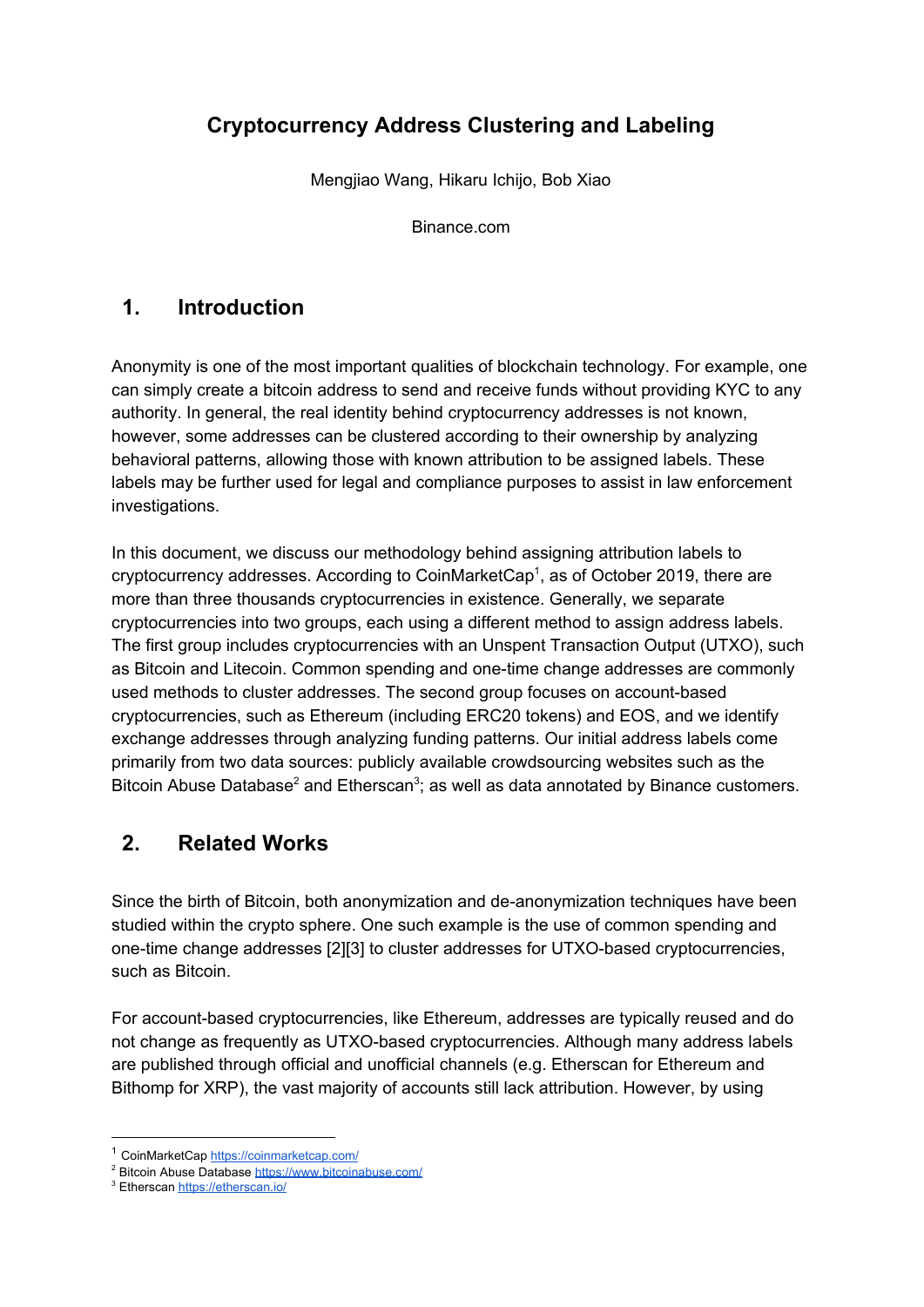available labels as seeds, we may expand address labels to include deposit addresses belonging to cryptocurrency exchanges, dependent on their wallet architecture [5].

### **3. Address Clustering**

#### **a. UTXO-based Cryptocurrencies**

#### **i. Common Spending**

Common spending is one of the most commonly used methods for clustering Bitcoin addresses. For example, in Figure 1, the three input addresses for the transaction can be attributed to the same owner. This is because, in order to initiate the transaction, the sender must know the private keys for all input addresses at the same time.

| Block - 600408<br>Transaction 817c158d0a60e69a27f7c18014c00c10130672d5365c7e9d4c34cf93fae2efc3<br>Home |                     |                                    |                        |
|--------------------------------------------------------------------------------------------------------|---------------------|------------------------------------|------------------------|
| Summary                                                                                                |                     |                                    |                        |
| Height                                                                                                 | 600408              | Input                              | 25.80133075 BTC        |
| Confirmations                                                                                          | 3477                | Output                             | 25.79890375 BTC        |
| Timestamp                                                                                              | 2019-10-22 02:15:38 | Sigops                             | 114                    |
| Size (rawtx)                                                                                           | 2,590 Bytes         | Fees                               | 0.00242700 BTC         |
| Virtual Size                                                                                           | 2,427 Bytes         | Fees Rate (BTC / kVB)              | 0.00100000 BTC         |
| Weight <sup>2</sup>                                                                                    | 9,706               | Other Explorers                    | ዔ<br><b>BLOCKCHAIR</b> |
|                                                                                                        |                     |                                    |                        |
| Input $(3)$                                                                                            | 25.80133075 BTC     | Output (65)                        | 25.79890375 BTC        |
| ≮ 1NDyJtNTjmwk5xPNhjgAMu4HDHigtobu1s                                                                   | 25.72867127         | 1FfrwYJs6zfnu5Z6A8ero5GcvMR3vu4wqK | $0.00177145$ >         |
| « bc1q24n5s3rslrndh7qh22n2rjkf3shra6n8ccf4                                                             | 0.00819020          | 3J22T8N8riGWzh9Z2nv935eKWPHA6c7BjY | $0.00993423$ >         |
| ≮bc1qhcz0k3a263zx7zsluw5q2jrnhjejljuwzl72                                                              | 0.06446928          | 3PDDU3Y7nANc1t55mrX9jiRF2FshbTPbB6 | 0.01790000             |
|                                                                                                        |                     | 15nfdoyYx5wiPsBEqMnqi8uuJVjjMxzYkb | 0.09478000 >           |
|                                                                                                        |                     | 1Hfndv8GeKXeof5RMTwWeUCeXroWoT38zg | 1.00088520 >           |
|                                                                                                        |                     |                                    |                        |
|                                                                                                        |                     | 3BCrMszHoMGhkpVv1wk1LRsJXbouUtda67 | $0.09950000$ >         |

**Figure 1: Screenshot of a Bitcoin Transaction**

We can create clusters by first building a graph with only the input addresses and transactions themselves (Figure 2), which then allows us to identify new relationships within the graph. Each linked component can be treated as a part of the group.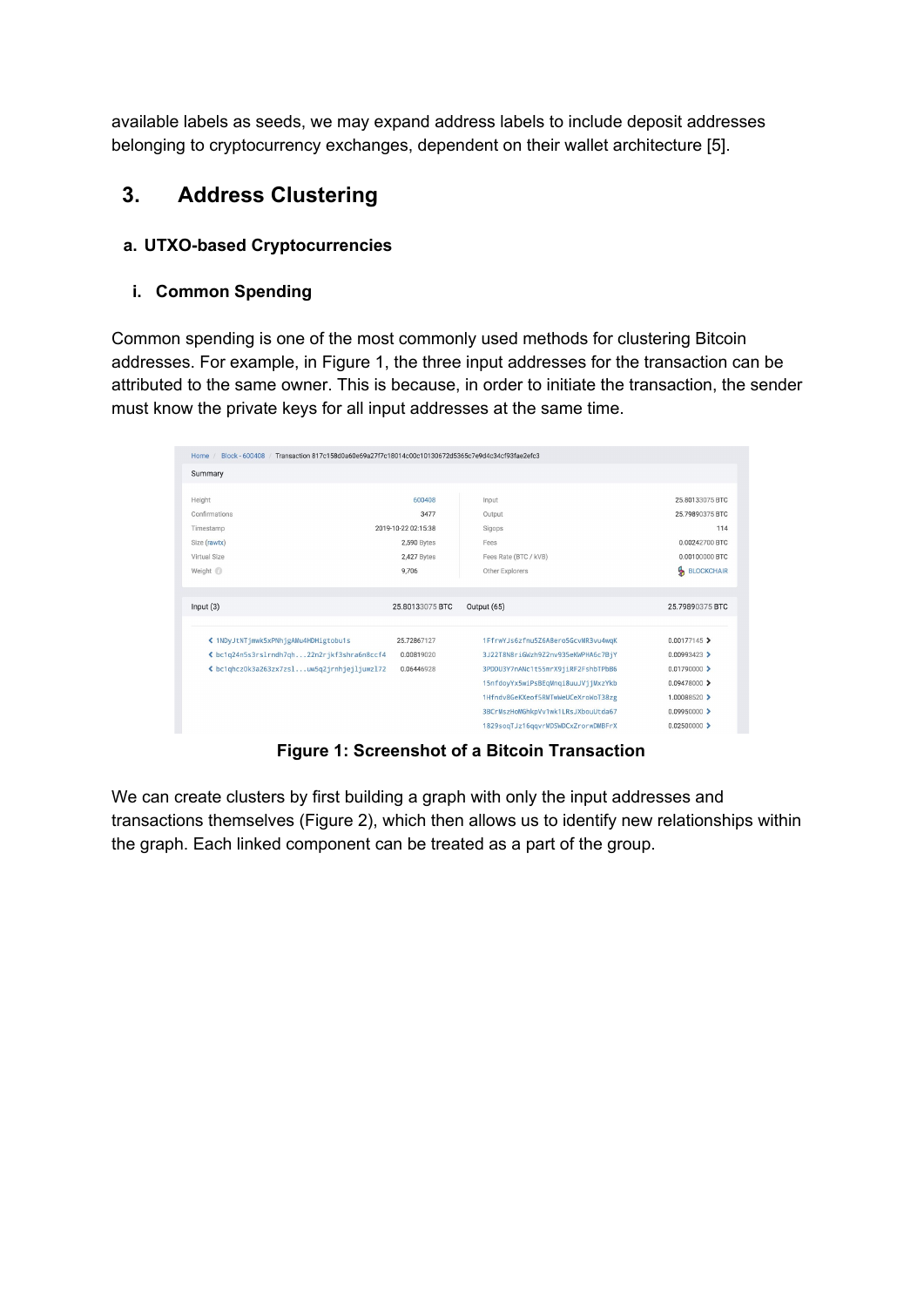

**Figure 2: Clustering via Transaction Graph**

Common spending assumes that each Bitcoin address is controlled by a single entity in the real world. Although not necessarily true for multi-signature addresses, the multi-sig technique does not change the nature of address clustering, and there remains an implied association between the entities.

### **ii. One-time Change Inference**

The change resulting from a Bitcoin transaction is returned to the sender using a new address located on the output side. Therefore, change address analysis offers another way to expand upon clusters. However, as change addresses are not explicitly marked in a Bitcoin transaction, and they cannot always be inferred correctly, we must develop a number of patterns to minimize false-positives.

An address has a high possibility of being a change address if it fits the following patterns:

- there is more than one input address in the transaction;
- one output address is new, but the remainder have been used;
- the transfer amount of the new output address extends greater than 4 digits following the decimal;
- the input and output share no common addresses;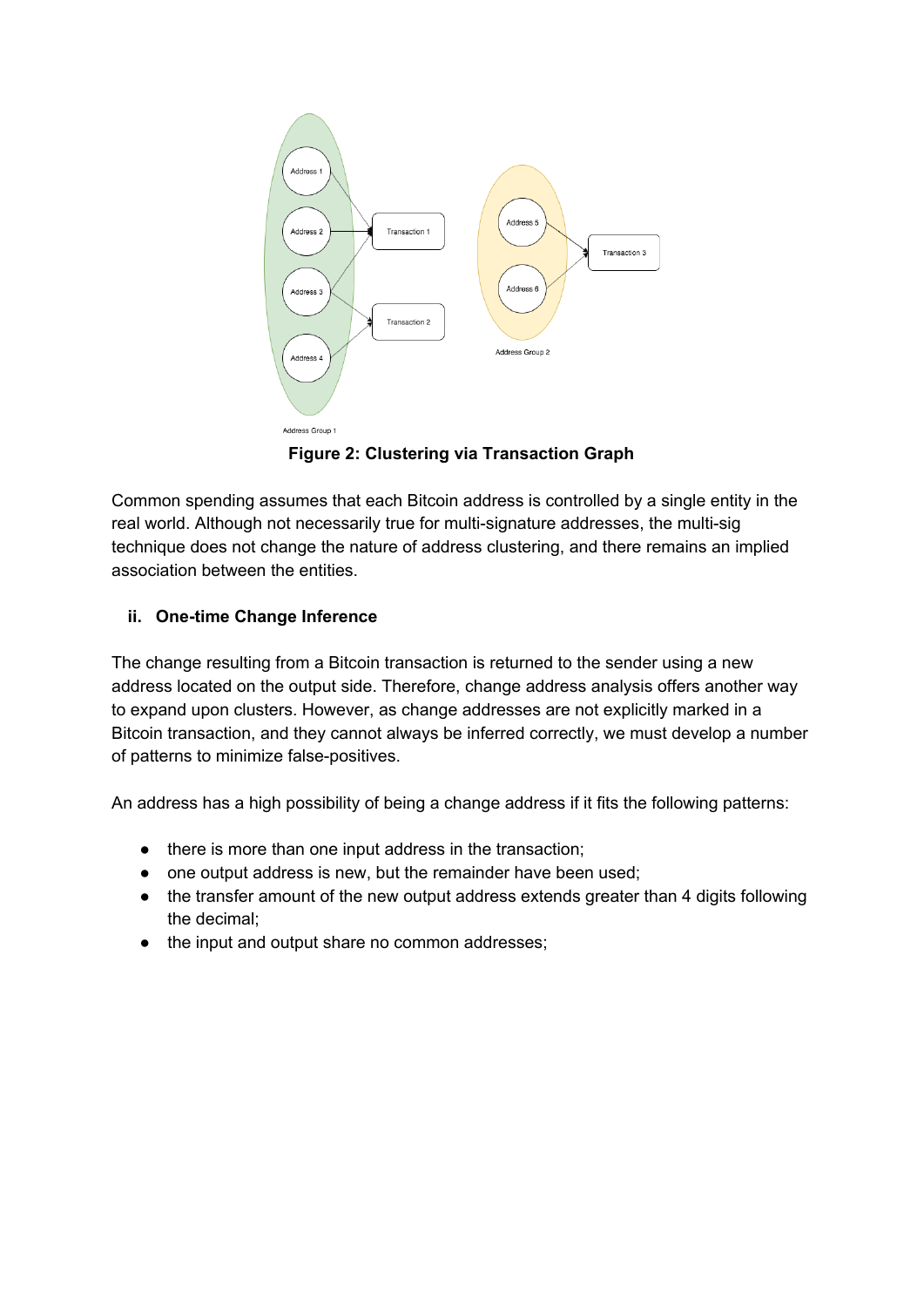

**Figure 3: One-time Change Patterns**

#### **b. Account-based Cryptocurrencies**

Unlike UTXO-based cryptocurrencies, change is not needed as senders may always send exact quantities of assets to recipients. Most cryptocurrency exchanges generate dedicated blockchain addresses for customers to process deposits. Assets received in the dedicated address will later be automatically transferred to a hot wallet. As exchange hot wallets are usually public and labeled through crowdsourcing, we can infer customer addresses using this gathering pattern.

#### **i. Fund Gathering Patterns**

Fund gathering patterns are used to cluster addresses that are created by cryptocurrency exchanges for customer deposits. If the addresses are deemed to belong to the same exchange, they are then grouped together.

An example of fund gathering is as follows:

| <b>Txn Hash</b>   | <b>Block</b> | Age                                  | From                                                  |     | To                                                      | Value              | [Txn Fee] |
|-------------------|--------------|--------------------------------------|-------------------------------------------------------|-----|---------------------------------------------------------|--------------------|-----------|
| 0x00203965976afec | 9035281      | 7 hrs 24 mins ago                    | 0x30a06af5250d687                                     | OUT | <b>Binance 1</b>                                        | 137,8298845 Ether  | 0.00042   |
| 0x732e0a9c1e156fc | 9035137      | 8 hrs 5 mins ago                     | $0 \times c$ $c$ $f$ $e$ $954287$ $e$ $f$ $f$ $d$ $8$ | IN  | 0x30a06af5250d687                                       | 137,8303045 Ether  | 0.00021   |
| 0x7443487e8c4ac6  | 8981472      | 9 days 15 hrs ago                    | 0x30a06af5250d687                                     | OUT | <b>Binance 1</b>                                        | 174,61637999 Ether | 0.00042   |
| 0x7daa961b1fe41a  | 8981358      | 9 days 15 hrs ago                    | 0x15a68861dfb687                                      | IN  | 0x30a06af5250d687                                       | 174,61679999 Ether | 0.00063   |
| 0xed016312984109  | 8975568      | 10 days 14 hrs ago<br>deposit source | 0x30a06af5250d687                                     | OUT | hot wallet<br><b>Binance</b><br>address<br>user deposit | 174,6625659 Ether  | 0.00042   |
| 0x5c0c2dd5e009f0c | 8975457      | address<br>10 days 15 hrs ago        | 0x15a68861dfb687                                      | IN  | address<br>0x30a06af5250d687                            | 174,65893626 Ether | 0.00042   |

**Figure 4: Ethereum is Swept to a Hot Wallet**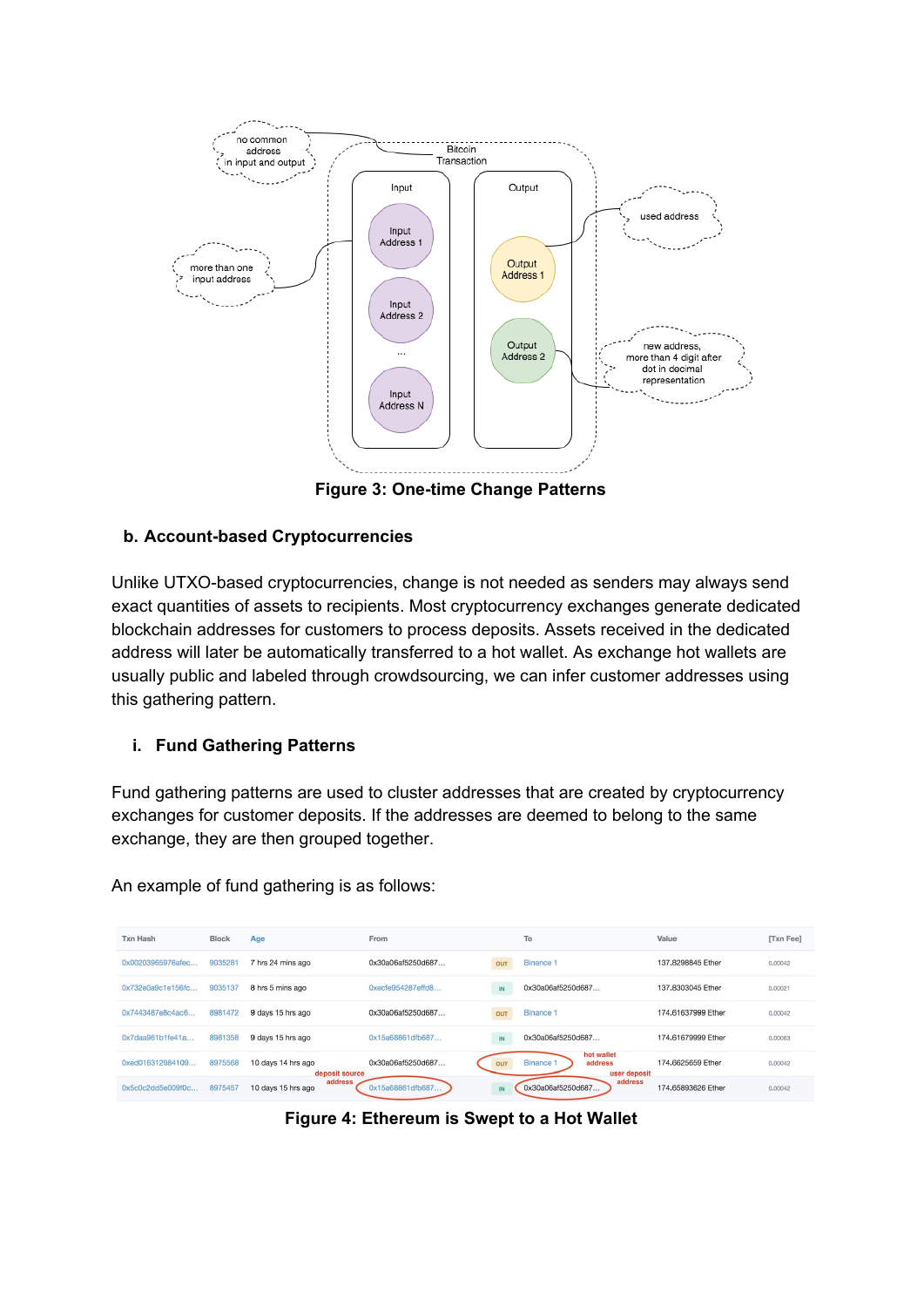A customer had 174.65893626 Ethereum and wanted to deposit it to their Binance account. To accomplish this, the customer simply transferred Ethereum to the deposit address for their account (provided and controlled by Binance). Some time after the transaction was confirmed, Binance automatically migrated the assets from that deposit address on-chain to the exchange's hot wallet address.

This gathering pattern is summarized in Figure 5, showing that we may group customer deposit addresses, as well as exchange hot and cold wallets, into a single cluster.



**Figure 5: Clustering Exchange Addresses using Gathering Patterns**

Hot and cold wallets for most exchanges can be obtained from public sources (e.g. Etherscan for Ethereum). Once a hot wallet is correctly labeled, we may then identify customer deposit addresses using the hot wallet. Usually, a customer's deposit address transfers assets only to the hot wallet address, but may receive assets from any source.

# **4. Experiments**

We evaluated our methodology using the public transactional data of Bitcoin and Ethereum networks before November 2019. Detailed results are as follows:

### **a. Bitcoin**

Executing our technique on the Bitcoin network, we were able to assign labels for 115 million addresses. The top ten clusters with the most addresses are shown below:

| number of addresses<br>category<br>าame |
|-----------------------------------------|
|-----------------------------------------|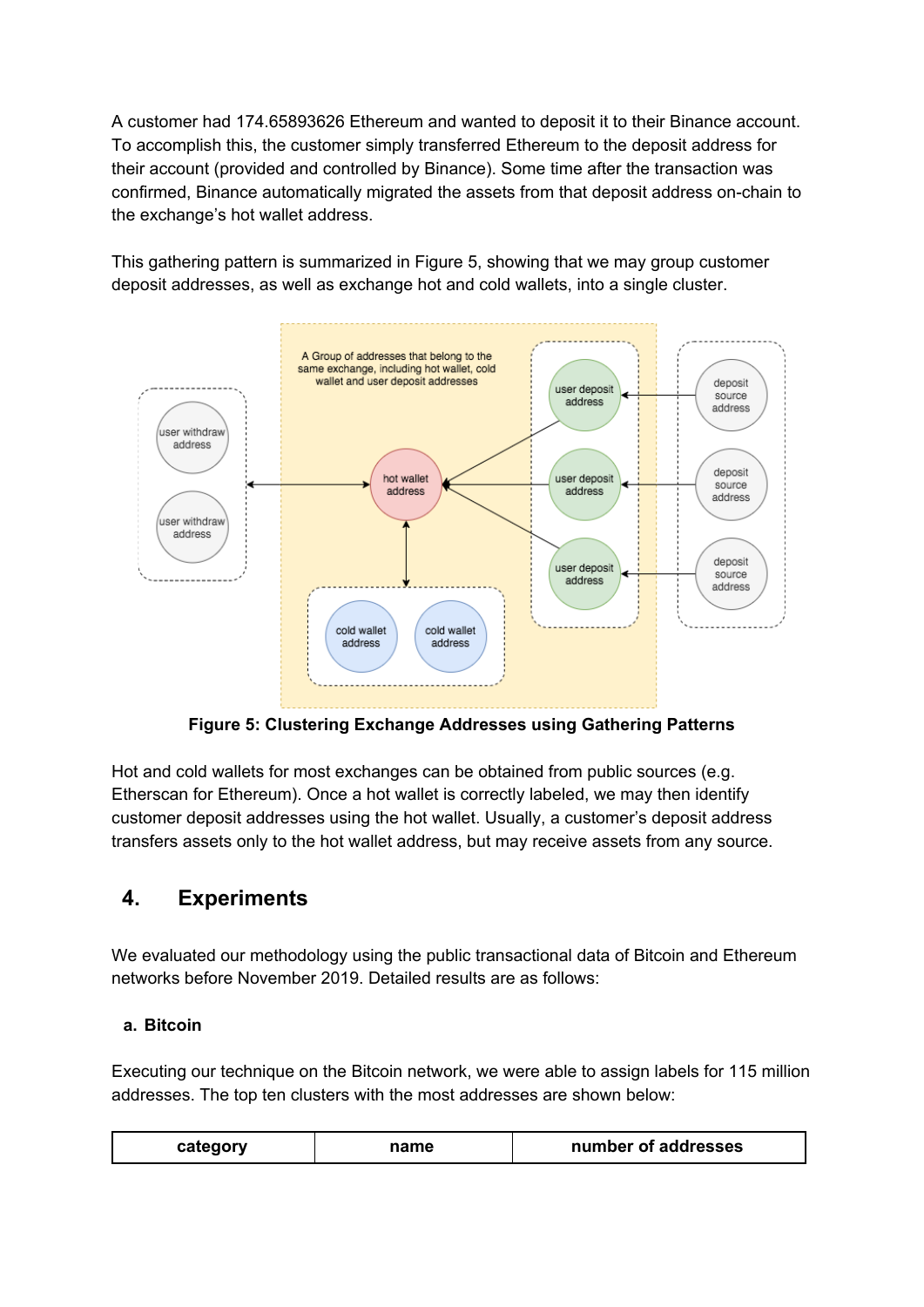| exchange         | coinbase.com      | 23,189,630 |
|------------------|-------------------|------------|
| merchant service | gocoin.com        | 6,960,885  |
| p2p exchange     | localbitcoins.com | 5,793,274  |
| merchant service | coinpayments.net  | 5,080,340  |
| merchant service | bitpay.com        | 4,343,764  |
| exchange         | binance.com       | 3,663,255  |
| hosted wallet    | xapo.com          | 2,171,501  |
| exchange         | coins.co.th       | 2,087,623  |
| exchange         | cubits.com        | 2,043,583  |
| exchange         | bittrex.com       | 1,604,589  |

#### **b. Ethereum**

Using our methodology, we were able to label more than 7 million addresses from a seed set of only 515 exchange addresses. The top ten exchanges with most customer deposit addresses are below:

| category | peer_name    | number of addresses |
|----------|--------------|---------------------|
| exchange | binance.com  | 2,175,948           |
| exchange | bittrex.com  | 804,789             |
| exchange | kucoin.com   | 600,525             |
| exchange | bitfinex.com | 352,903             |
| exchange | kraken.com   | 339,253             |
| exchange | huobi.com    | 330,841             |
| exchange | poloniex.com | 272,129             |
| exchange | okex.com     | 265,791             |
| exchange | upbit.com    | 234,105             |
| exchange | hitbtc.com   | 224,654             |

### **5. Conclusion**

- We demonstrated address clustering techniques for both UTXO-based and account-based cryptocurrencies;
- Our methodology was implemented and evaluated with the Bitcoin network and Ethereum network. In total, 115 million Bitcoin addresses and 7 million Ethereum addresses were assigned a label.